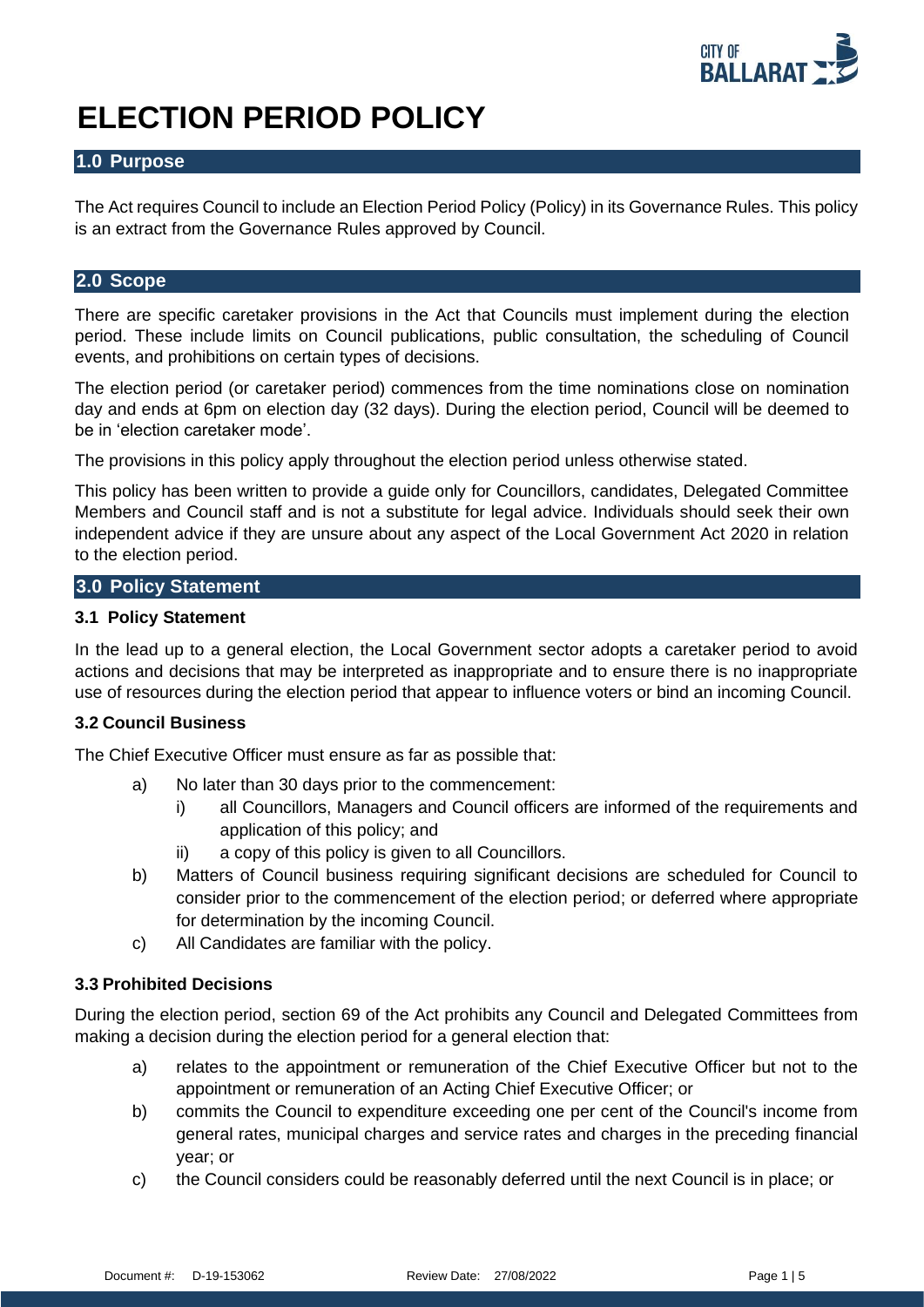

d) the Council considers should not be made during an election period.

If Council considers that there are extraordinary circumstances where the Ballarat and wider community would be significantly disadvantaged by Council not making a particular major policy decision, Council will, by resolution, request an exemption from the Minister for Local Government in accordance with section 177 of the Act. The request for exemption is not automatically granted.

#### **3.4 Guidance on Decisions**

During the election period, Council will follow procedures to prevent making decisions that would affect voting at an election or decisions that may unreasonably bind an incoming Council and could reasonably be deferred until after the election.

Examples of inappropriate decisions include:

- Allocating community grants or other direct funding to community organisations;
- Major planning scheme amendments;
- Changes to strategic objectives and strategies identified in the Council Plan;
- Adopting policy; and
- Setting advocacy positions.

All documentation prepared for Council or Delegated Committee meetings will be carefully vetted by the Chief Executive Officer or Delegate to ensure that no agenda item is included that could potentially influence voters' intentions at the general election or could encourage Councillor candidates to use the item as part of their electioneering.

#### **3.5 Consideration for Officers with Delegated Authority**

Before making decisions under delegated authority during the election period, Council staff should consider the following:

- a) Whether the decision is 'significant';
- b) The urgency of the issues (can it wait until after the election? or it cannot be reasonably deferred without major negative repercussions);
- c) Whether the decision is likely to be controversial; and
- d) Whether the decision is in the best interests of Council.

It is the responsibility of the Chief Executive Officer to determine if a matter is significant and if it is urgent.

#### **3.6 Business at Council and Delegated Committee meetings**

Council and Delegated Committee meeting papers will be reviewed to ensure that no agenda item is included that could potentially influence voters' decision at the election or give rise to a prohibited major decision or inappropriate decision.

#### **3.7 Community Engagement**

Community engagement is an integral part of Council's policy development process and operations. During the election period, however, Council will undertake procedures to limit this consultation to reduce the perception that this may influence voting. Councillors acknowledge that issues raised through the consultation, and decisions that follow, may also unreasonably bind the incoming Council.

No public consultation will be undertaken during the election period unless authorised by a Council decision that acknowledges the application of this policy and justifies to the Ballarat community the special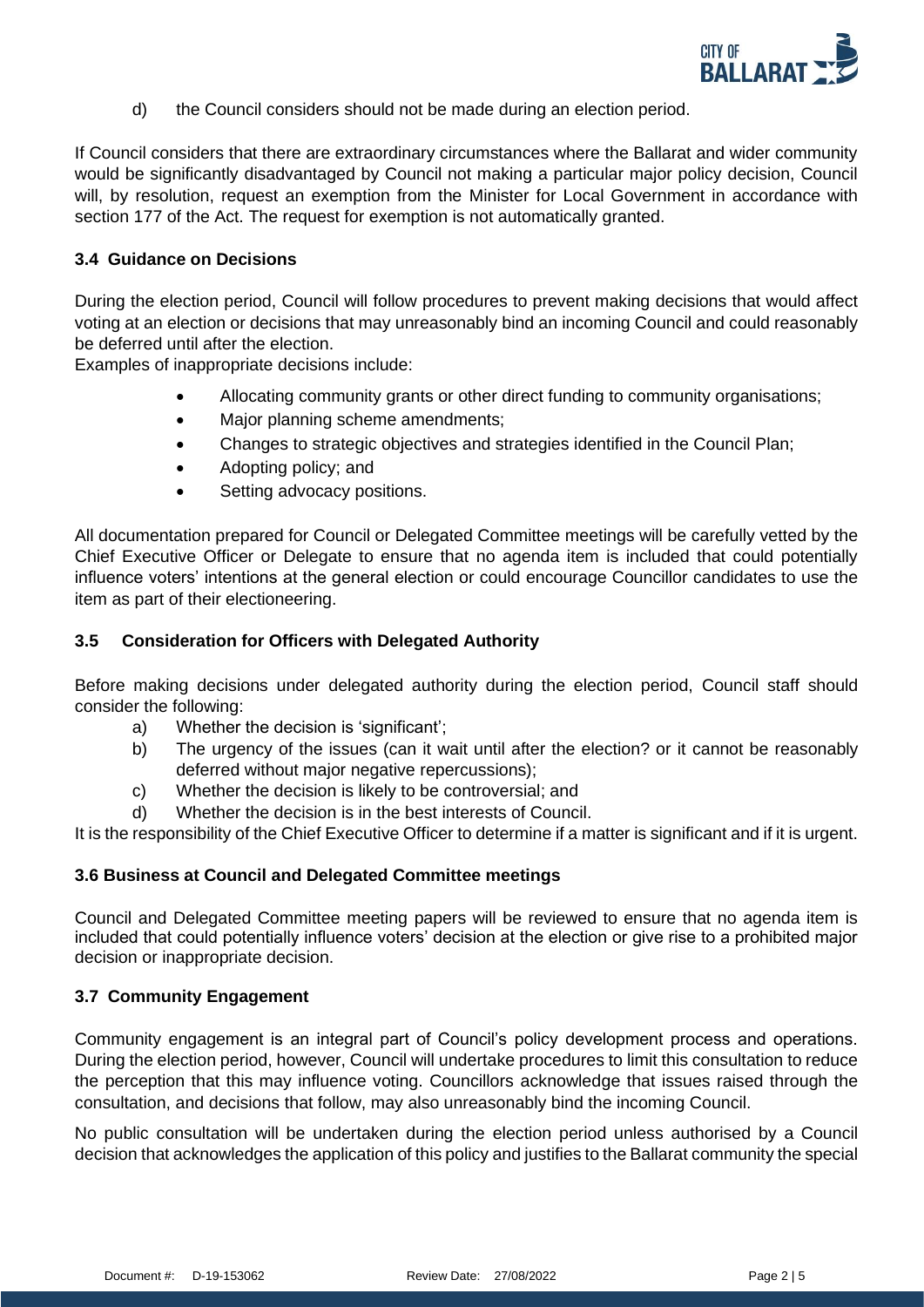

circumstances making it necessary and how the risks of influencing the election will be mitigated or prevented.

There will be no Public Question and Submission Time during the election period.

#### **3.8 Council Resources**

Public resources must not be used in a manner that would influence the way people vote in elections. Council will ensure that Council resources are not used inappropriately during a Council election and comply with the requirements of the Act.

Council resources, including offices, Council staff, hospitality services, equipment, electronic equipment and stationery will be **used exclusively for normal Council business** during the election period, and will not be used in connection with any electioneering activity.

Equipment and facilities provided to Councillors for the purpose of conducting normal Council business will not be used for campaigning purposes.

#### **3.9 Council Information**

Information and briefing material prepared by Council staff for Councillors during the election period will relate only to factual matters or to existing Council services to assist Councillors in conducting normal day to day activities.

Access to historical briefings and workshop papers will be suspended for the duration of the election period.

An **Information Request Register** will be established by the Executive Manager, Governance and Risk and maintained by the Statutory Compliance unit, commencing on the 1st day of the election period. This register will be a public document (available for inspection) that records all requests for information **by all candidates**, and the responses given to those requests.

Responses to candidates' requests will only be provided by Managers, Executive Managers, Directors or the Chief Executive Officer.

#### **3.10 Council Communication**

Council communication **will not be used in any way** that might influence the outcome of a Council election.

Publicity of Council events will be restricted to the communication of normal Council activities.

Media inquiries regarding the election or possible election outcomes will only be responded to by the Chief Executive Officer or the Manager, Communications and Marketing.

In the election period no media releases will be issued quoting or featuring the Councillor(s). When media releases are issued, these will contain facts only.

Councillor correspondence will be managed in the usual process. Correspondence addressed to councillors will not be responded to regarding any election matter during the election period. All correspondence responded to by councillors will not reference any election matter and will be restricted to normal Council business.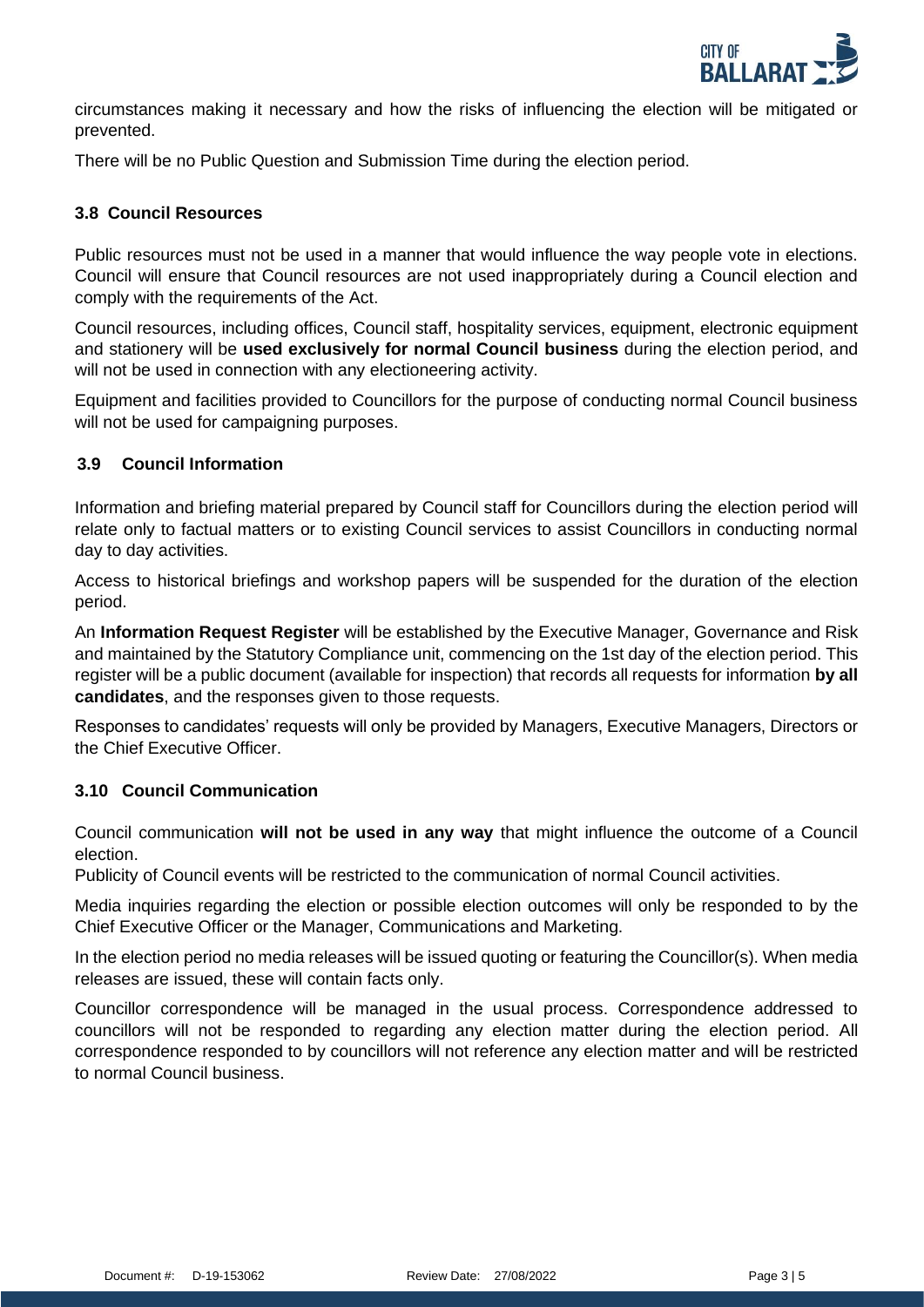

## **3.11 Council Publications**

The Act places limitations on Council from printing, publishing or distributing publications during the election period. This is to ensure that Council does not utilise public funds that may influence, or be seen to influence, people's voting intentions.

During the election period Council's website will not contain material which is precluded by this policy or the statutory requirements relating to publications. Any references to the election will only relate to the election process. Profiles of the current Mayor and Councillors will be removed from Council's website during the Election Period, but the website will retain their contact details for their day-to-day role as Councillor.

Any new material published on Council's website during the election period that **may** be considered to be an advertisement, handbill, pamphlet or notice must also be subject to the certification process. Council agendas, minutes and the annual report are considered exempt from certification.

The Annual Report will be compiled during the election period and will not contain any material that could be regarded as electioneering or that inappropriately promotes individual Councillors. Information about Councillors will be restricted to names, contact details, titles, membership of Delegated Committees and other bodies to which they have been appointed by the Council.

Council's newsletter 'myBallarat' will not be produced or distributed during the election period.

Any publication of comments or new content on social media sites that are managed by Council must be certified by the Chief Executive Officer during the election period. At the commencement of the election period, Council will advise social media subscribers that comments containing electoral matter will be deleted.

#### **3.12 Council Events**

During the election period, Council will undertake procedures to limit the scheduling of Council events during this period. Councillors acknowledge that the scheduling of Council events in the lead up to elections may raise concerns over their potential use by sitting Councillors for electioneering purposes.

No Council event will be scheduled during the election period unless authorised by a Council decision that acknowledges the application of this Policy and justifies to the Ballarat community the special circumstances making it necessary and how the risks of influencing the election will be mitigated or prevented.

Councillors should refrain from delivering speeches or keynote addresses at Council-organised or sponsored events and functions during the election period other than protocol speeches, such as short welcome and thank you speeches.

Any speech or address should have prior approval of the Chief Executive Officer or Manager Communications and Marketing. Councillors may continue to attend events and functions which are staged by external organisations during the election period.

#### **3.13 Assistance to Candidates**

The Council affirms that all candidates for the Council election will be treated equally, fairly and without discrimination. Any assistance, information and advice to be provided to candidates as part of the conduct of the Council election will be provided and made accessible equally to all candidates.

All election related enquiries from candidates, whether sitting Councillors or not, will be directed to the Returning Officer or, where the matter is outside the responsibilities of the Returning Officer, to the Chief Executive Officer or a designated Council Officer.